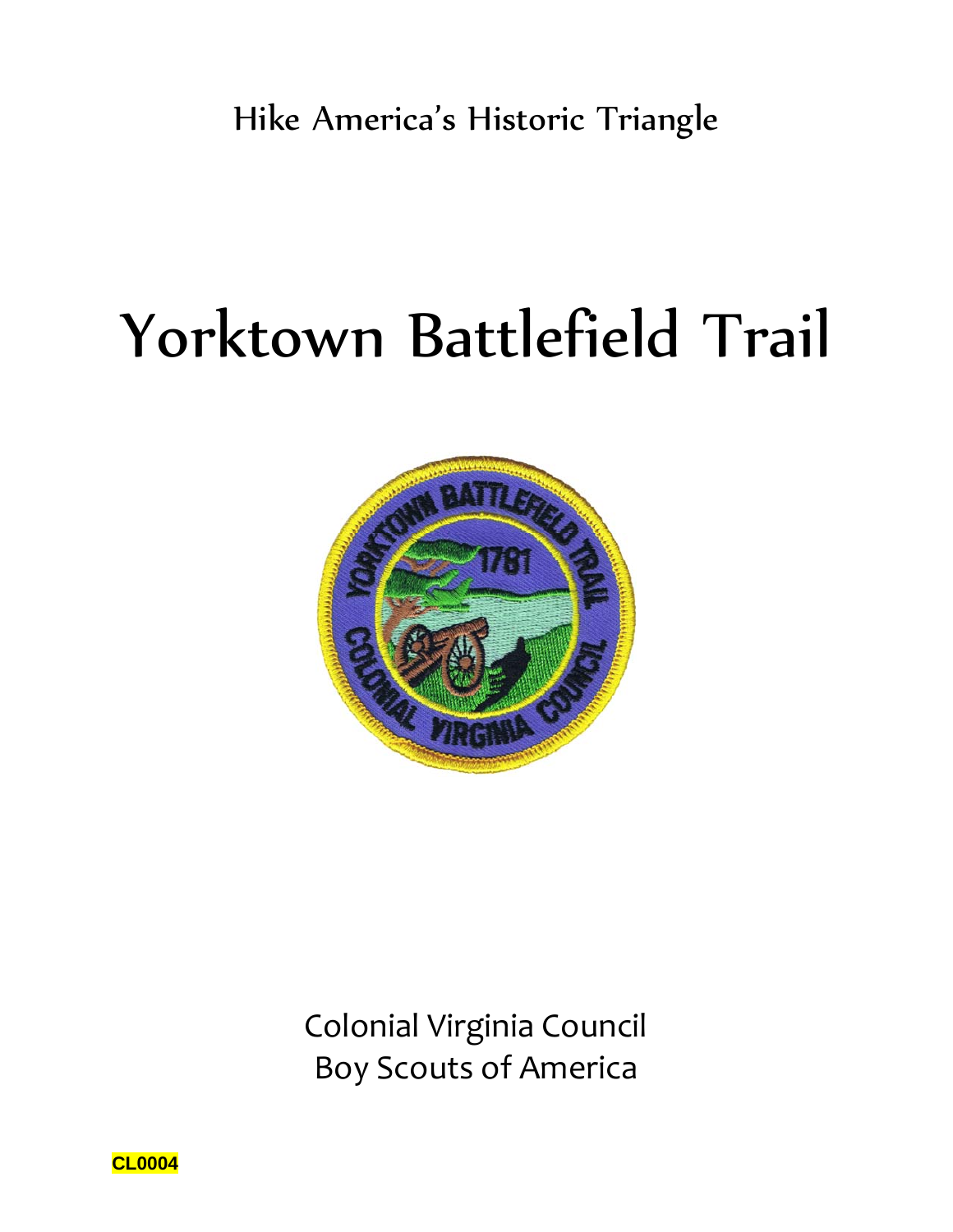# Yorktown

The Colonial Virginia Council is proud to offer you the opportunity to hike through the Yorktown Battlefield, part of America's Historic Triangle.

The Yorktown Battlefield is where General George Washington's Army joined forces with the French to defeat the British in the last major battle of the American Revolution.

Completing the requirements of this award will take you through the Visitor Center and Allied Encampment Area of the Battlefield.

This location is part of the National Park Service's Colonial National Historical Park and does have an entrance fee (sometimes waived for Scouts in uniform).

Begin your journey at the Visitor Center where you start by watching the orientation film *Siege at Yorktown*. Before leaving the Visitor Center, ensure you pick up a National Park Service brochure which contains a map of the Allied Encampment Area (the yellow roads on the map). Start your hike (or bike) at the Visitor Center and head first to the Yorktown National Cemetery. From there, use the map to guide you to each additional point of interest where you will find answers to the questions at the location or from the signage along the route.

Upon completion of the hike and answering the questions from the three areas, unit leaders may obtain the award patch from the Colonial Virginia Council Scout Service Center located at:

11834 Canon Blvd. Suite L Newport News, VA 23606

Please call (757) 595-3356 for current hours, cost and availability.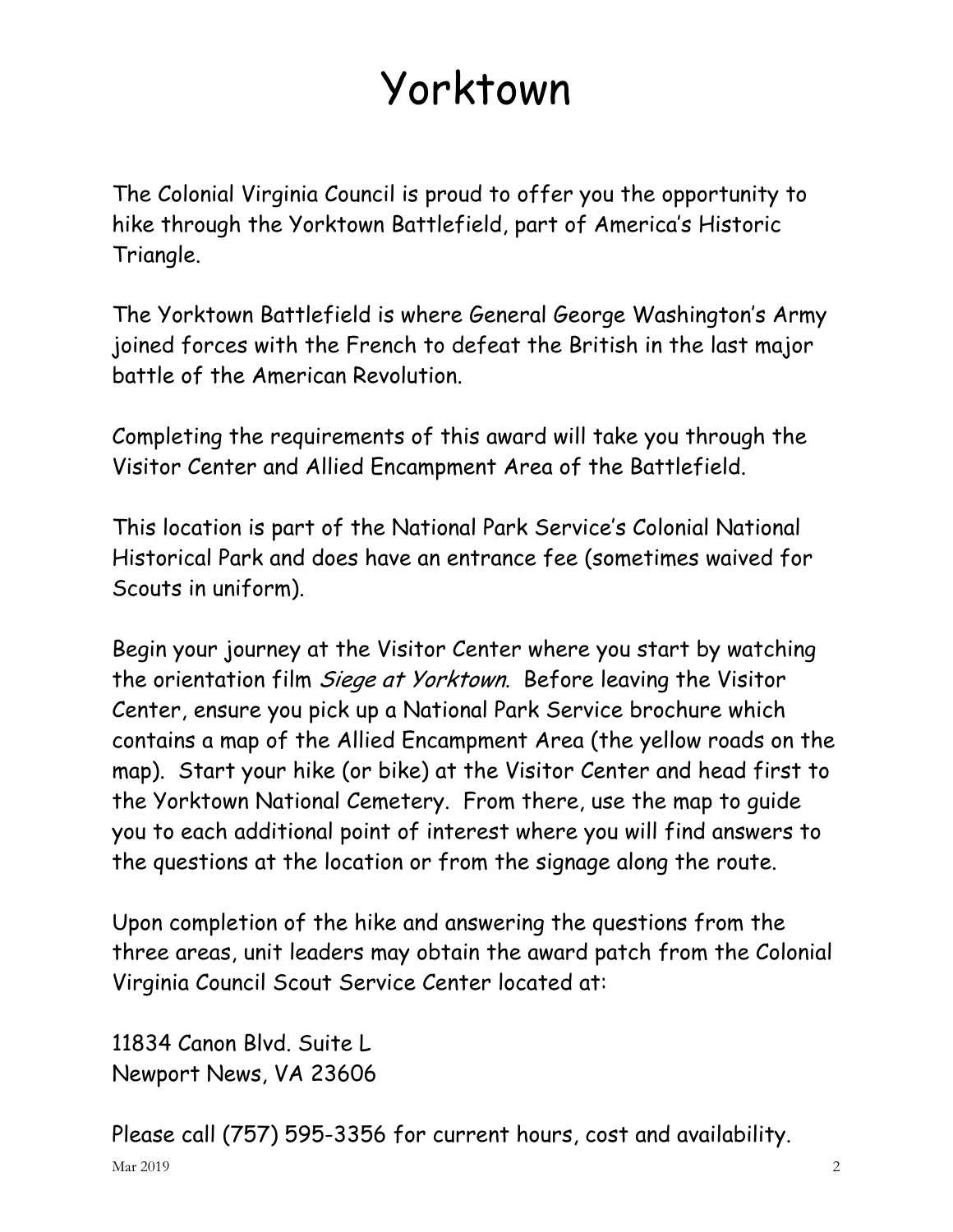## Siege at Yorktown

- 1. When Clinton takes half of his army and sails south and captures Charleston, how many American soldiers were taken prisoner?
- 2. When Clinton returns to New York, who did he leave in charge (with 5,000 regulars)?
- 3. After a series of losses at King Mountain, Cowpens and Guilford Courthouse Cornwallis had to seek relief and rest. Where in North Carolina did he refit before moving on to Virginia?
- 4. When the French embraced the American Cause, how many French soldiers did French King Louis XVI send to help the Americans?
- 5. What were two tricks Washington used to convince Clinton that he will attack New York?
- 6. The British fleet of 19 ships leaves New York and heads for the Chesapeake Bay, how many French ships were waiting for them at the entrance to Chesapeake Bay?
- 7. When Washington issues the Order of Battle and the French and American Forces leave Williamsburg for Yorktown, what was the size of the combined army?
- 8. Once the allied forces were in position, who began firing first, the French batteries or the American batteries?
- 9. When Cornwallis attempts to retreat across the river and a storm arises, how many boats were lost?
- 10. Which treaty ends the American Revolution?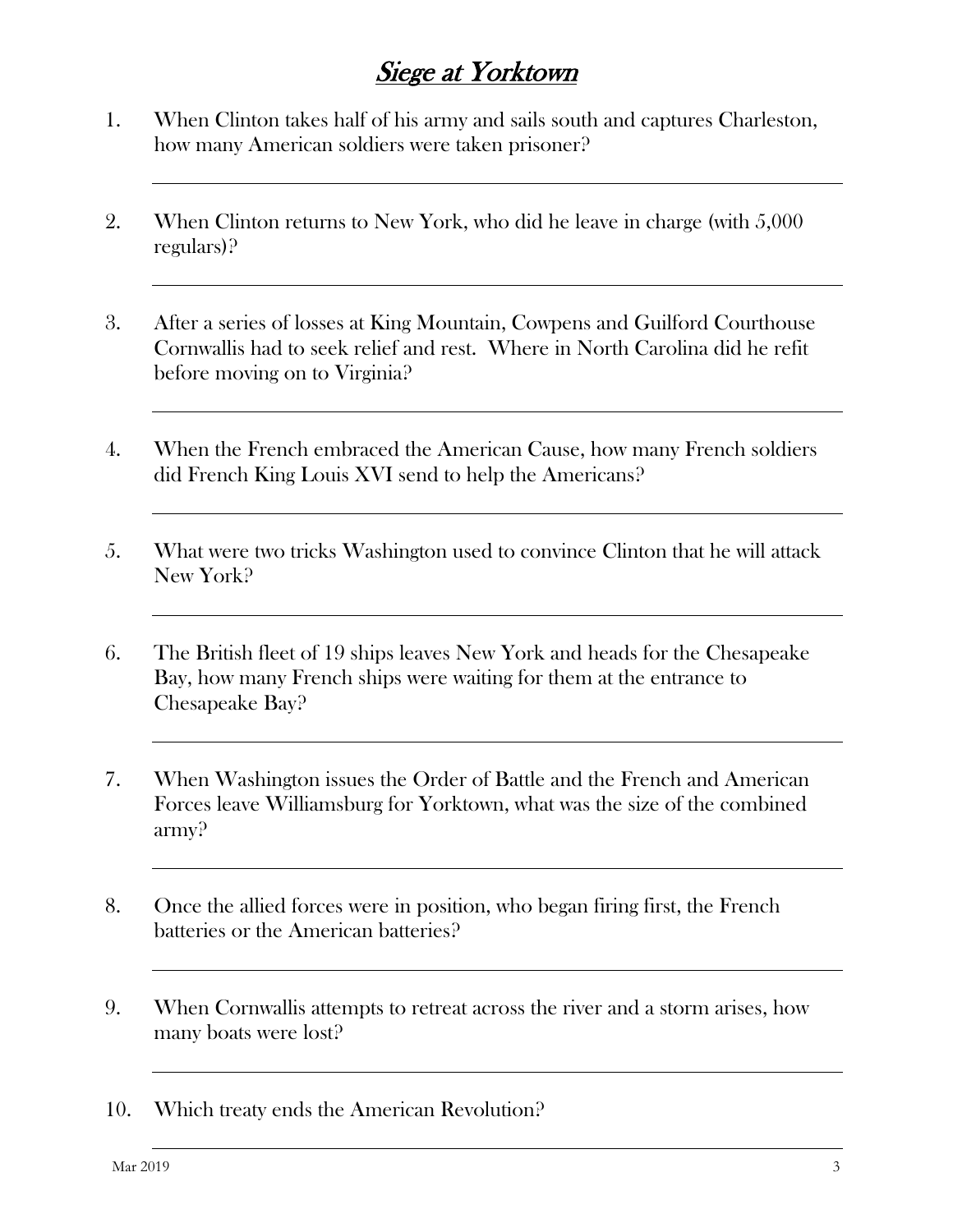## Allied Encampment Area

- 1. At the Yorktown National Cemetery, who is buried in grave nbr 56?
- 2. Untouched Redoubt This British redoubt is the sole (only) what?
- 3. French Encampment Area At the Egenios Encampment, what material was the men's uniforms made of?
- 4. At the French Artillery Park, "incoming cannon" and what other two pieces of artillery "and their accouterments were made ready to move up to the siege line"?
- 5. At the French Cemetery, what is the first line on the plaque at the base of the cross?
- 6. At Washington's Headquarters, what was the smaller tent used for?
- 7. What did Beaver Dam Creek generally divide?
- 8. Surrender Field The lower level of the pavilion contains only a fraction of the "Trophies of War". What was the total number of artillery pieces accounted for in General Washington's official report to the Continental Congress?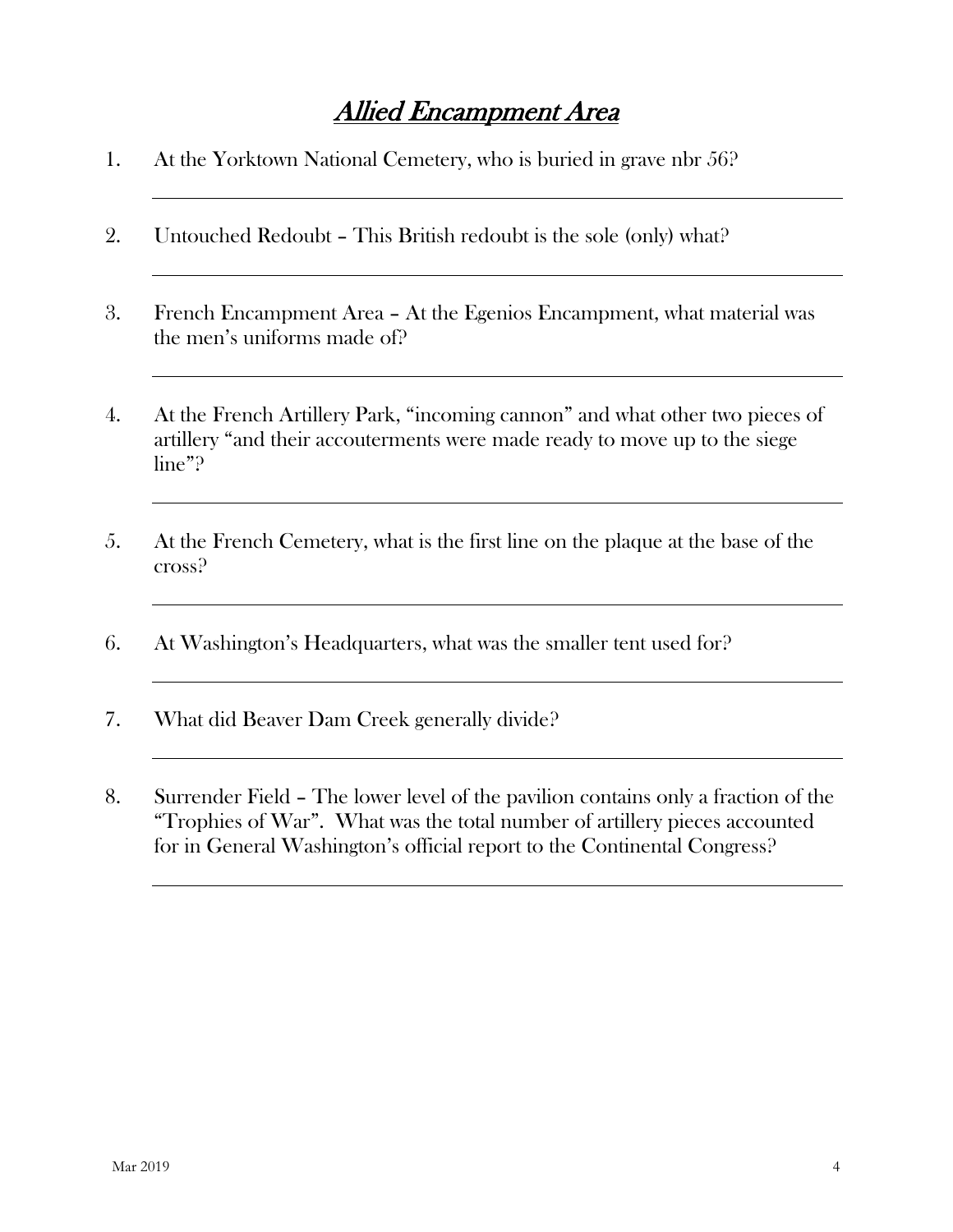## Answer sheet

#### Siege at Yorktown

- 1. 5,000
- 2. Lord Charles Cornwallis
- 3. Wilmington
- 4. 5,000
- 5. troop maneuvers and empty tents
- 6. 24
- 7. 17,000 men
- 8. the French battery
- 9. over 20
- 10. the Treaty of Paris

#### Allied Encampment Area

- 1. Three Unknown U.S. Soldiers
- 2. original earthwork remaining from the siege of Yorktown
- 3. linen
- 4. howitzers and mortars
- 5. ICI REPOSENT ("here rests")
- 6. his private office and sleeping quarters
- 7. the French and American encampments
- 8. 244